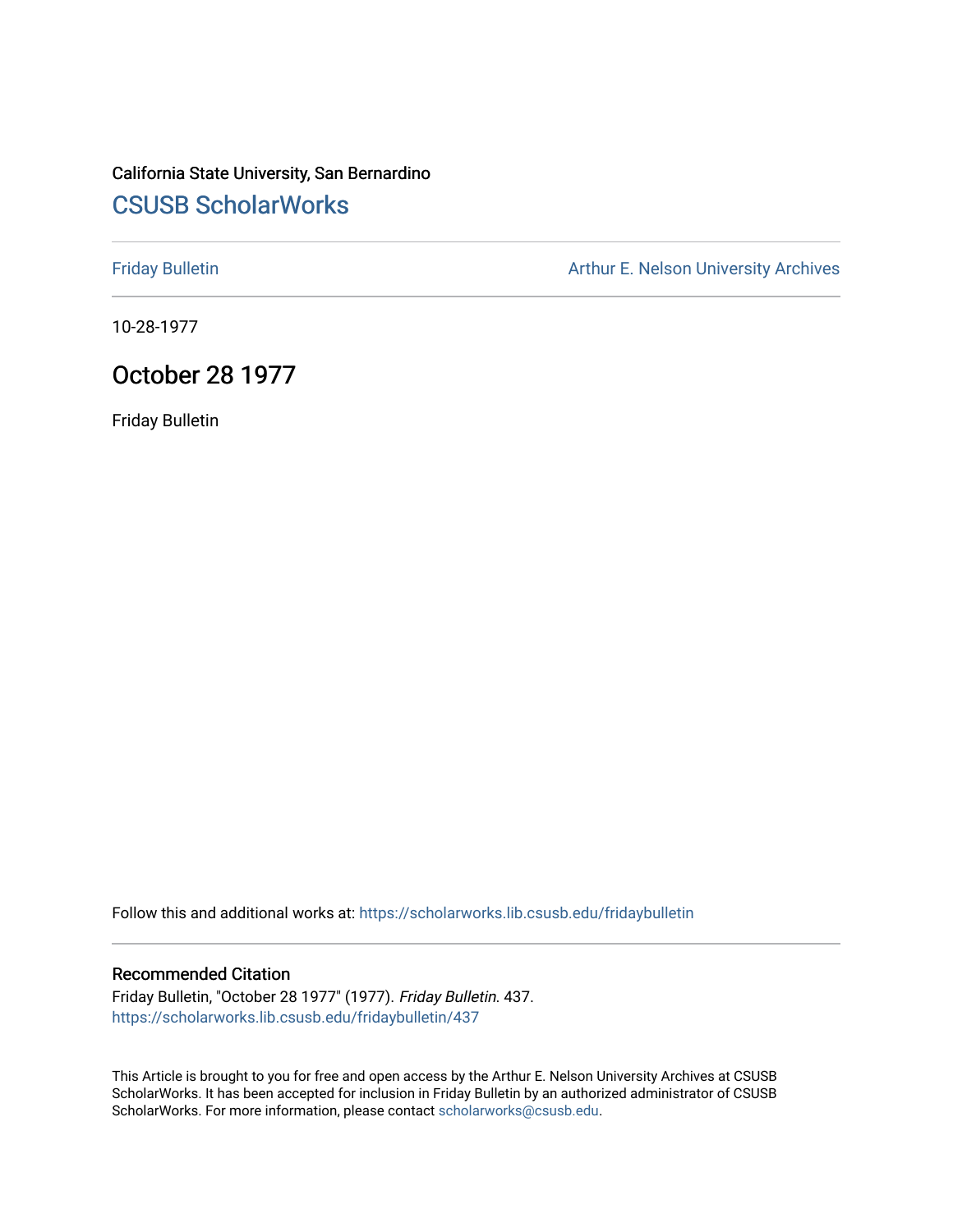# **IE** BULLETin



October 28, 1977

*iM* 



ENROLLMENT UP

The total enrollment, as of the official census date and last day to drop



classes, October 19, was 4,490, a 10.5 percent increase over Fall Quarter, 1976 census figures. This results in a 3,369.4 F.T.E.

Among the trends noted this fall was an increase in the number of first-time freshmen who enrolled, according to H. Stephen Prouty, Associate Dean of Admissions and Records.

Addition of several new credential programs for teachers and strong interest in the MBA and MPA degrees also contributed to an increase in graduate students this fall.

Undergraduate majors showing an increase in applications include administra- (Continued on page  $2$ )

**RETILEMENT AGE** On September 16, AB 568 was signed by the Governor and became ef-<br>CHANGED TO 67 fective. This bill provides that members of the Public Employees fective. This bill provides that members of the Public Employees

Retirement System (PERS), other than state safety members, who reach age 67 have the right to continue in enployment upon certification of the enployee's conpetence in her or his position. The bill also provides that members of the State Teachers Retirement System (STRS) who attain age 65 and who desire to continue in employment shall have the right to do so upon certification by the enployer that he/she is conpetent to do so.

Questions regarding the change in retirement age should be directed to the Personnel Office, Ext. 7205. *\* it \** 

PAYDAY IS MONDAY, OCTOBER 31.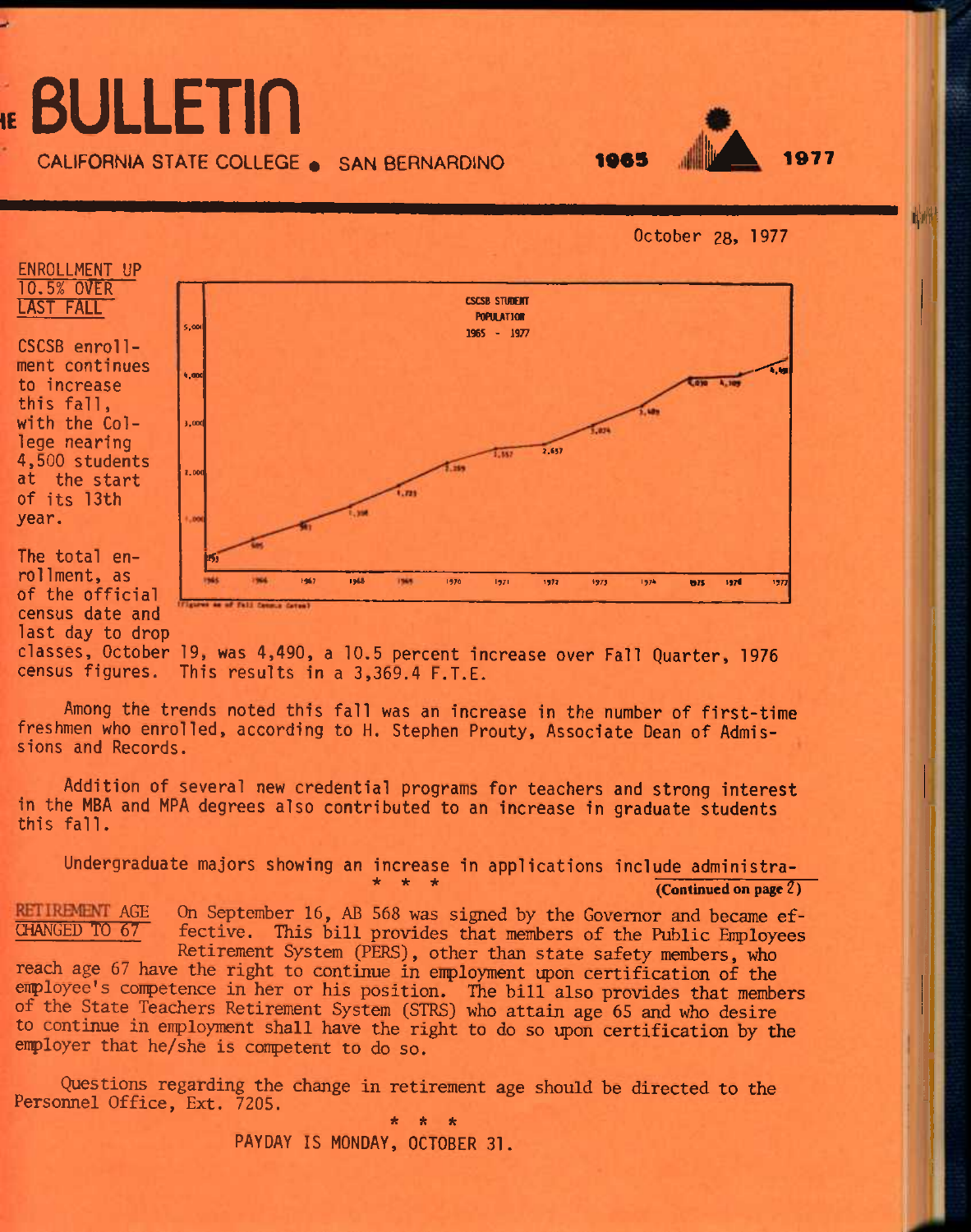**ENROLLMENT** Continued from page tion (particularly marketing and data processing), biology, humanities, math, Spanish and human services. Also noted is a continuing interest by students in career-related programs.

Serrano Village occupancy is up eight percent. There still are a few openings for students who may want to move in during the Fall Quarter or for new students at the beginning of the Winter Quarter.



Tickets will go on sale Monday, October 31 for "The Sea Gull," marking another event in the inaugural year of the Creative Arts Building and the beginning of the 1977-78 Theatre Arts Season,

Season tickets as well as regular tickets will be available at the following prices

Individual Season General Adminion **S2J**<sub>9</sub> Ss.OO CSCSB Staff & Faculty S2.00 44,50 llimil 2 per personi Students & Senior Citizens SI.SO **Stout** (ilrnit 2 per CSCS8 Huderrt, all olheru—1 per penon) Patrons for a donaHon of \$25.00, \$19.110 of which •» tax<br>deductible, receive two season tickets.

**TICKET PRICE** 

CSCSB BULLETIN The California State College. San Bernardino BULLETIN is published by the Office of Col-<br>lege Relations, AD-151, Ext. 7217, Material for publication must be received by noon Tuesday before the Friday of publication. Editor . . . . . . Barbara Nolte Printed at Duphcating

(The Theatre Arts Office is open from 9 a.m. to noon and 1 p.m. to 4 p.m., CA-175, Ext. 7452.)

The play by Anton Chekhov is a modern classic which deals with a young man and a young woman who seek to establish careers, one as a writer and the other as an actress. Their frustrations are made more conplex by the behavior of the man's mother, an aging actress, and her lover, an established author, and by the intrigue of three love triangles. Ronald Barnes, Prof., Drama, directs.

Production dates are November 10, 11, 12; 15, 16, 17 18 and 19. The President's Club will host a reception in The Theatre following the premiere November 10 performance.

**MINI-GRANT FUNDS Suiting actions to words and plans to proposals may earn some**  faculty members a minigrant award. The guidelines and proposal **forms can be obtained from school offices or committee repre-**

sentatives. For answers to questions about suitable projects or wording of pro**representatives Neville Spencer, Charles Hoffman, Don Woodford posals, contact About \$7,500 is available for this year. or Robert Pratt.** 

**Please submit proposals with six copies to Dr. Spencer, BI-110 by 5:00, Friday, November 11.** 



The *4iympatky tha Cottege.* expended *to (^JtZtlam G<LCLn {?ktto60phy)*  on the death of his father due to *a heoAt attack. The eldzA Wi. Gean,* 

**77,** *uxu a n.e6tdent ol Lo6 Angete^.* 

The sympathy of the College is extended to H. Stephen Prouty (Admissions & Records) on the unexpec*ted death o^ kU iathe/ifOn OctobeA;24 o( a hea/it*  attack. Mr. Prouty, Sr. was a resident of Loveland, *Coloaado.* 

**+**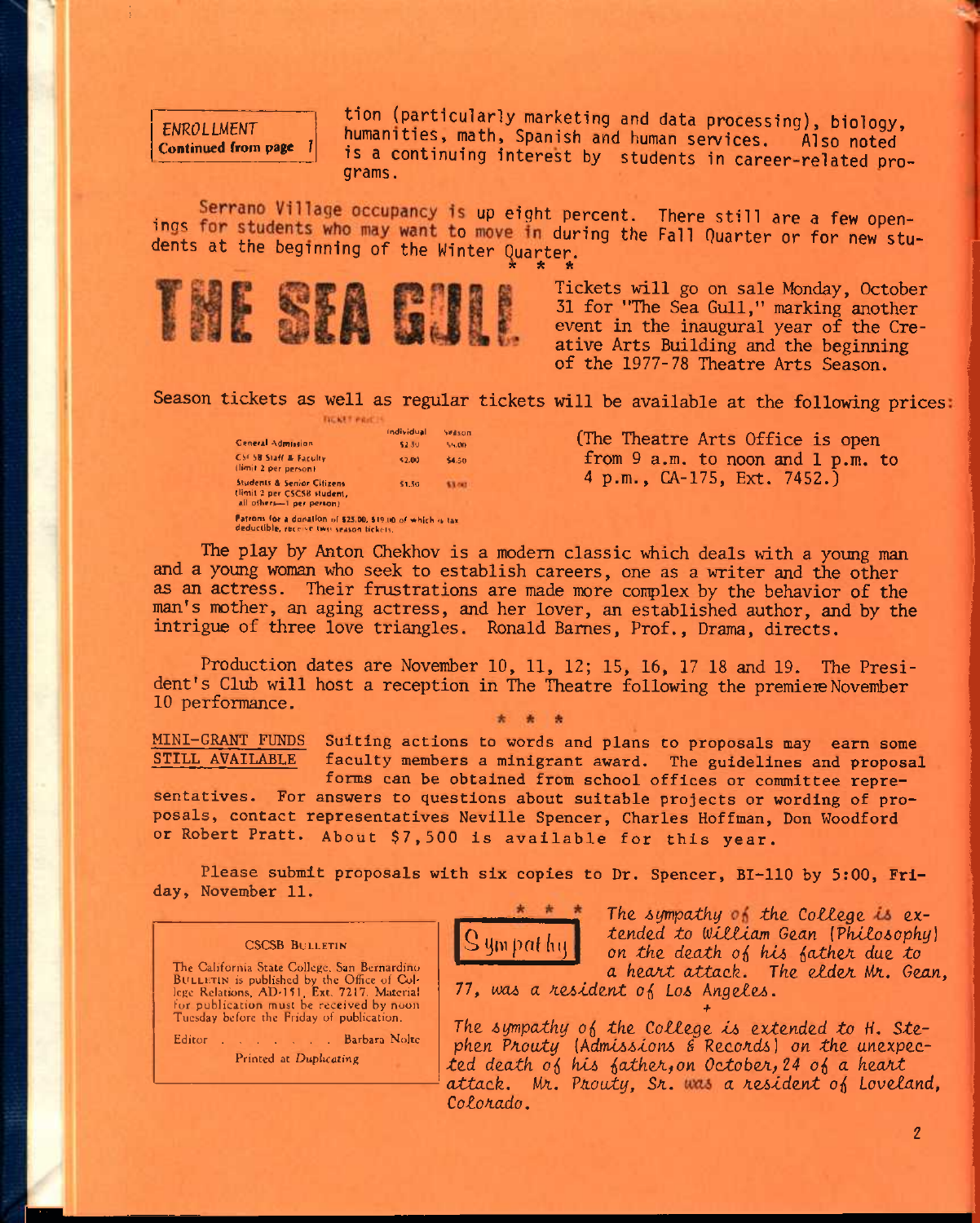MARGARET GIBBS IS Margaret Gibbs, Associate Professor of Public Administra-<br>TOP CONTENDER FOR tion and civic leader in Los Angeles County, became one TOP CONTENDER FOR tion and civic leader in Los Angeles County, became one<br>L.A. COUNTY ASSESSOR of the top contenders for the position of L.A. County of the top contenders for the position of L.A. County Assessor through the endorsement of two of the five county

### supervisors.

Dr. Gibbs was one of 27 finalists named forthe \$49,500 a year position left vacant by the retirement of County Assessor Phillip Watson recently.

Other leading candidates for the position include Lillian Wyshak, Beverly Hills tax attorney, James Grossman, L.A. attorney, Los Angeles City Councilman Emardi Bemardi, Milton Gordon, former State real estate commissioner and Leslie N. Shaw, former Los Angeles postmaster.

A former Claremont city councilwoman for eight years who presently is the president of Citrus College Board of Trustees, Dr. Gibbs has been working on the theory and practice of real estate assessment since 1962. She lectures regularly at USC on the subject and has served as consultant on assessments for the League of California Cities. Her doctoral dissertation was on "Assessment Practice - How it Distorts the Property Tax."

Interviews of the finalists will start next Tuesday and the new county assessor will be appointed some time in December.

**' CGMIWG . . .** *Sunday, Nov, 6*  **Leslie 1. Harris String Quartet in residence at Cal State, San Bernardino** 

**CONCERT** 

**Speaking up.** Martha Kazlo (Counseling & Testing) gave a talk on  $\overline{C}$  martha Kazlo (Counseling & Testing) gave a talk on  $\overline{C}$ **"Assertiveness" on Oct. 14 as part of the Federal Women's Awareness Week Program at Norton AFB. +** 

**7:30 p.m. Recital Hall Creative Arts**  .

**\$1.50 per person** 

**Joe Long (P.E. & Rec.) spoke at the Oct. 18 meeting of the Cucamonga Area Rotary Club on the subject "Cross Country Skiing."** 

**+** 

**Janice Loutzenhiser (Admin.) lectured on "Current Women's Issues" at the Oct. 12 meeting of the women's group at the First Congregational Church in San Bernardino. Dr. Loutzenhiser also was the keynote speaker at the Federal Women's Program at Norton AFB on Oct. 13, speaking on "The E.R.A.: What It Is and What It Isn't." In addition, a talk on "The E.R.A.: Dare to Stay Involved" was given at the Oct. 16 meeting of the San Bernardino/Orange District Business and Professional Women's Club annual fall conference in Victorville. +** 

**Frank Slaton (Computer Center) lectured on "Computers and Job Opportunities" to a medical and scientific English class at Fontana High School on Oct. 18.** 

publications Shirley Koeller (Education) has published an article in the **^— July/August, 1977 issue of The Journal of Educational Research**  entitled "The Effect of Listening to Excerpts from Children's Stories about Mexican-**Americans on the Attitudes of Sixth Graders."** 

**+** 

**Enrique Ojembarrena (Foreign Languages) had a short story translated to French by Sanchis Banus of Parls-Sorbonne and published by Europe under the title: Soeur Jeanne. The story has been published previously in the U.S. and Spain.**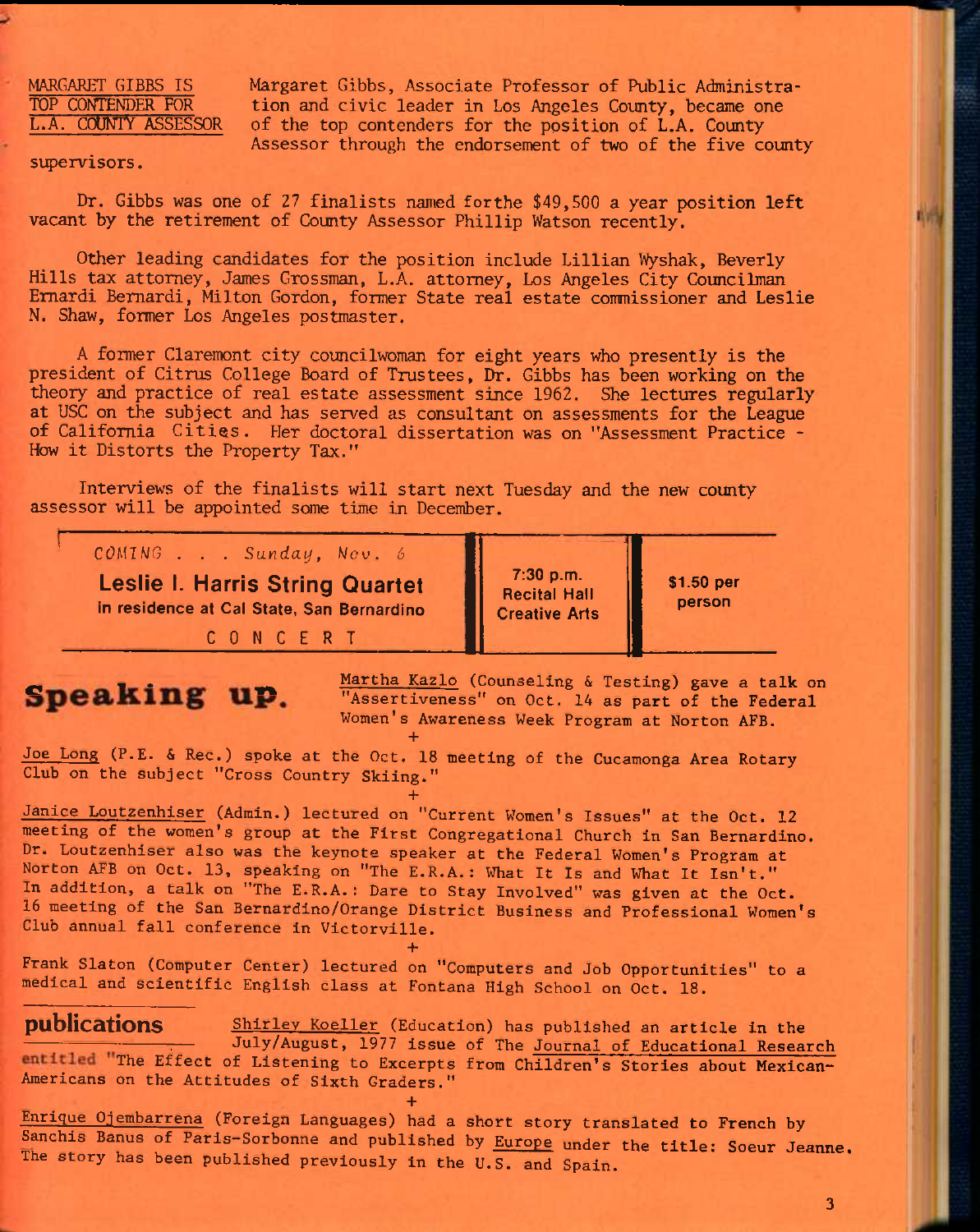**professional activities** 

Amer-EJ-Ahraf (Health Science) gave the keynote speech at the meeting of the Montana Environmen-<br>tal Health Assn. held at Montana State University Oct. 11-14 by invitation of the Montana State Health Dept. In addition. Dr. El-Ahraf acted as a consultant to the Continuing Education and Sanitarian Registration Committees.

Stuart Ellins (Psychology) presented a film and lecture on "Conditioned Taste Aversion as an Alternative to Trapping<br>in California" to Californians for the Abolition of the Steel Jaw Trap (C.A.S.T.) in Dan Diego, Oct. 15th national convention of the Humane Society of the U.S. Dr. Ellins was elected to the advisory board of this group which is attempting to get trapping outlawed in California.

Hal Hoverland (Administration) presided at the Conference of the Western Assn. of Collegiate Schools of Business in San<br>Diego, Oct. 18-20. Dr. Hoverland served as President of the assn. during 1976-77 and will be on the ex during 1977-78.

Paul Johnson (Philosophy) is serving as co-chairman with Professors Craig Walton, Univ. of Nevada, Las Vegas, and<br>William Sacksteder, Univ. of Colorado at Boulder of the the International Hobbes Tercentenary Congress. The

**+** 

Gary Ray (Administration) represented CSCSB at the Small Business Institute Director's Meeting, Region IX, hald in Tempe, Arizona, Oct. 13-14.

**+**  Joseph Yaby (Education) participated in a two-day meeting with the state-wide Academic Planning Committee for external<br>graduate programs, Oct. 14-15 in Irvine. Also, Dr. Yabu has been elected President of the San Bernardin **Education Assn. for 1977-78.**  $\bullet \bullet \bullet \bullet$ 



<u>Maria Carlos</u> (Sociology major, 1975 CSCSB graduate) has received a fellowship from the Ameri-<br>can Sociological Assn. Minority Fellowship Program to complete her graduate studies. The<br>fellowship provides up to \$7500 per y newable for two additional years. Ms. Carlos is a graduate student in the Dept. of Sociology at the University of Oregon. **« \* •** 

ADMINISTRATIVE

Cal State University. Fresno has an opening for Dean of the School of Professional Studies. Salary: \$29,748-\$35,976; appt. effective Fall 1978; apply by Dec. 15, 1977. OrrviiTUNITlcS +

S<sub>33</sub>,492-\$40,512. Apply by Nov. 7, 1977.<br>\$33,492-\$40,512. Apply by Nov. 7, 1977. *+* 

San Diego State University has an opening for Director of the School of Family Studies and Consumer Sciences. Salary:<br>\$24,352-\$30,024. Appt. effective Aug. 1, 1978; apply by January 15, 1978.

*+*  Cal State University. Fresno has an opening for Dean of the School of Graduate Studies. Salary: \$29,748-\$35,976. Appt.<br>effective Fall 1978; apply by Dec. 1, 1977.

Intermediate Account Clerk, College Bookstore. Qual: type 50 wpm, equiv. to one year of full-time paid clerk or bookkeeping eyn. and shillive to use a 10 key calculator. Salarys \$720 (mo. t.0 hrs.) **JOO** paid cler. or bookkeeping exp., and ability to use a 10 key calculator. Salary: \$729/mo.; 40 hrs. **Opportunities** wkly. Available Nov. 8; apply by Nov. 3.

en. Asst. IIA, Teacher Corps Office. Qual: type 50 wpm, equiv. to one year of full.time pd. cler. exp. Salary: \$729/<br>mo.; 40 hours wkly for 6 months. Available immediately, apply by Oct. 31.

**+**  Cler. Asst. IIA, Financial Aid Office. Qual: type 50 wpm, equiv. to one year of full-time paid cler. exp. Salary: \$729/mo.; 40 hours wkly. Apply by Oct. 31-

Head Teacher, Child Care Center. Qual: A.A. degree required, B.A. degree preferred, 12 semester units in Early Child-<br>hoood Education courses, and two years of early childhood teaching exp. Salary: \$637/mo. Available Oct.

**+**  Campus Peace Officer. Salary: \$l292-\$1555/'no.; 4/day work week. Available Jan. 2, apply by Nov. 10.

% + **Maintenance Custodian, Student Union Bldg.** Qual: one year of paid custodial exp. Salary: \$759/mo.; 40 hours weekly<br>till June 30, 1978. Available Nov. 15, apply by Nov. 4.

Cler. Asst. IIA, Admissions & Records. Qual: type 50 wpm, equiv. to one year full-time pd. cler. exp. Salary: \$364.50 monthly.; 20 hours wkly. till 6/30/78. Apply by Nov. 2. \* \* \*

# **TONIGHT'S MOVIE - NEIL SIMON'S "MURDER BY DEATH/'**   $\frac{1}{2}$  **Two showings:**  $\frac{6}{2}$  &  $\frac{8}{2}$  8:30 **P.M.**, PS-10.

### **STUDENT RECITAL -**

**A Student Recital is scheduled for Wednesday, November 2 at noon. Included**  in the program are Barbara Cappel, piano; Kevin Price, tenor; Janet Otteson, piano; **Dean Mclntyre, organ; Paige Luzier, piano; Allan Resiert, altoblockfIdte; Jim Teel, piano; Susan Leifheit, piano. All performances in the Recital Hall, Creative Arts Building.**